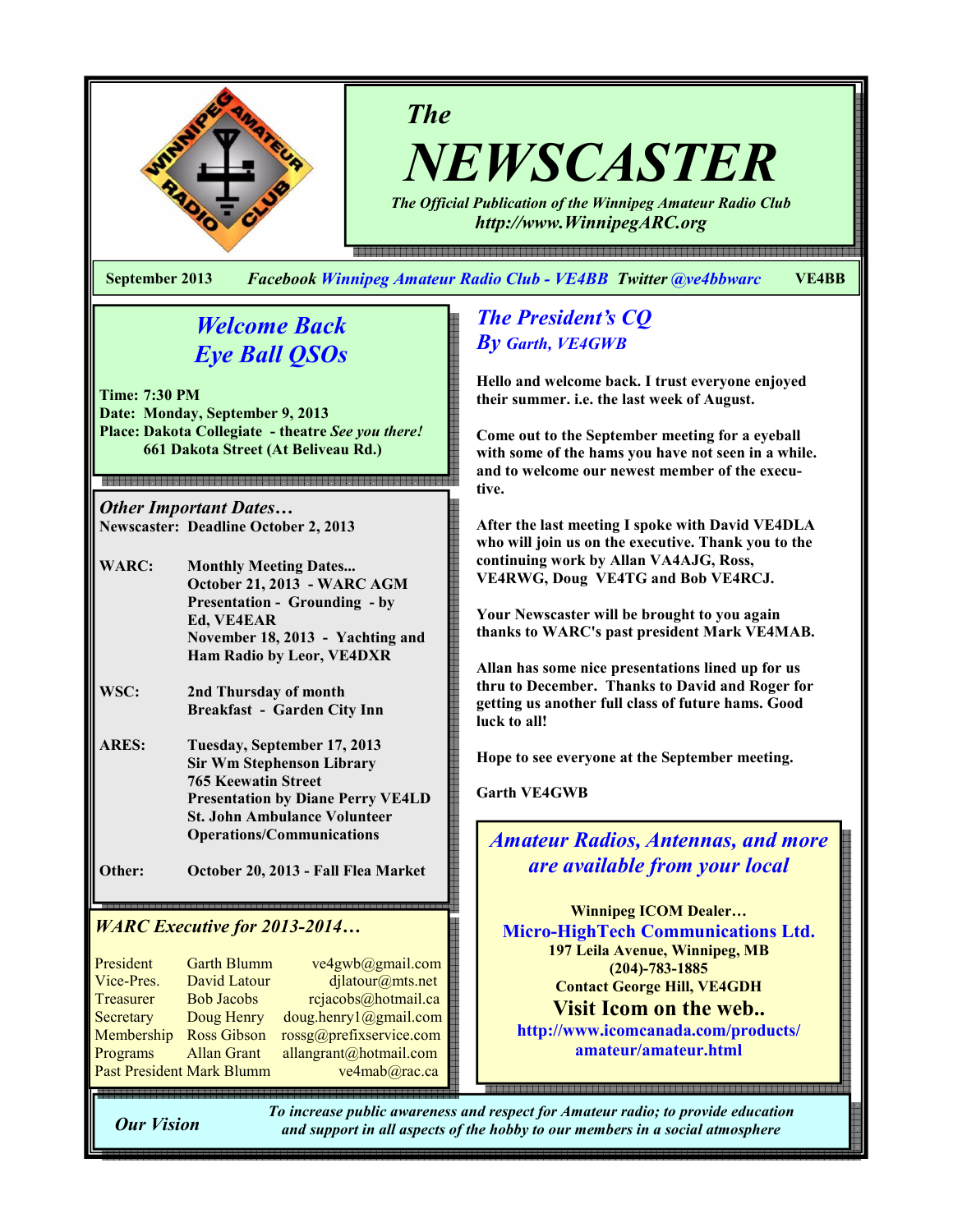### 2 **WARC Meeting Minutes,** June 10, 2013 Taken by Doug, VE4TG

President Garth VE4GWB called the meeting to order at 7:40 PM

### **Introductions**

There were two American visitors in attendance, Shelley K7MKL and Jack W6NF from Nevada.

### **Minutes**

Motion to accept minutes as printed in the May Newscaster made by Peter VE4TTH and seconded by Rolf VE4VZ. Show of hands approved.

### Treasures report

Bob VE4RCJ advised we began the past month with a balance of \$ 7,814.75 with an income of \$ 128.22 and expenses of \$ 431.84 leaving a balance of \$7,511.13.

# Membership

Nothing to report

## **Programs**

Topics under consideration for the coming year are: marine radio, raspberry pi ham radio apps, session on grounding, presentation on Amelia Earheart aviation comms, homebrew night and Xmas night

## Winnipeg ARES

Jeff, VE4MBQ made presentation.

#### Manitoba Marathon

General briefing will be tomorrow night at Norton CC.

## RAC

No RAC representative present

## Education

David VE4DAR is back as head instructor. BSC4 just finished, 11 wrote, 9 passed. David and Roger working on BSC5. Info is on WARC web site. Enrolment now open limited to twenty people. David moved a motion that WARC spend up to 500\$ on education this year. Seconded by Peter VE4TTH, approved by show of hands.

## **Project**

Peter VE4TTH is sponsoring a project to build a broadcast band am-fm receiver. If interested send Peter an email at VE4TTH@gmail.com. Peter has prepared a list of materials required. Will start 26th Jun at 256 Gordon Ave at 1830h. Duration expected to be 6 to 8 weeks.

### DX

Report by Rolf VE4VZ, propagation very sporadic, some activity on 20m. 10m and 15m have some openings in early late evening time period.

## Dakota Collegiate

Next year Dakota Collegiate will be charging for meeting space, 75 per night, 800 per year. Jeff VE4MBQ moved that WARC be authorized to spend 800 per year while executive pursue other possible venues for meetings.

# Field Day Meal Tickets

There will be a catered Ukrainian style dinner at Field Day Saturday. Tickets are 5\$ per person. Garth also advised that WARC hats are still available for 10\$ each.

## Field Day

Field Day will be 22 and 23 of June at CMU. Garth will deliver equipment at Prairie Mobile. Meal tickets on sale for sat night meal. Open at 1000, start operating at 1300. Need a G5RV antenna, ARRL send a message if decoded worth 100 points on ssb, cw and digital. David will work with Rolf to run information booth. Dave needs some volunteers for 1 hour shifts. Have 2 radios and 2 tents. WARC can use ARES Boler trailer. Members can bring another two rigs. Can deliver trailer to site, Craig to double check if OK for Friday night.

# Flea Market

Dick VE4HK stated that it will take place Oct 20 on Sturgeon Rd same place as always.

#### **Elections**

Moved by David VE4DAR that present executive be

elected, seconded by Jeff VE4MBQ<br>
Amateur Radio Service Centre<br>
Industry Canada<br>
P.O. Box 9654, Postal Station T<br>
Ottawa, Ontario, K1G 6K9<br>
Telephone: (613) 780-3333<br>
Toll free: (888) 780-3333<br>
Toll free: (888) 780-3333<br>
T http://strategis.ic.gc.ca/epic/internet/insmt-gst.nsf/en

Winnipeg, MB R2M 3L5

NII (II HII KOOK

2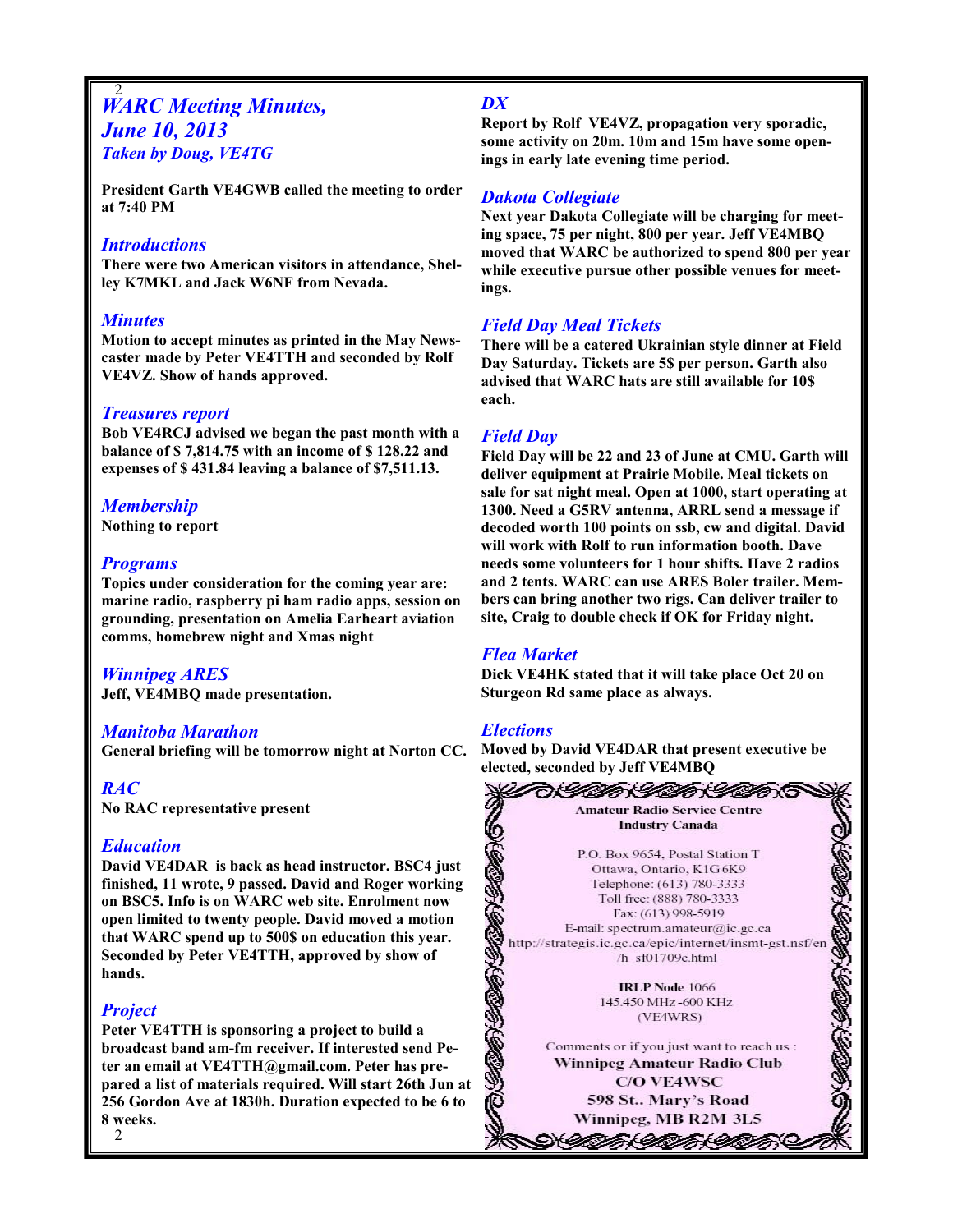| 3<br><b>WARC Field Day 2013 Stats</b>                  |  |                                                                                     |                                                                                      | <b>Media Publicity</b> |                                      |                                     |                  |            |  |
|--------------------------------------------------------|--|-------------------------------------------------------------------------------------|--------------------------------------------------------------------------------------|------------------------|--------------------------------------|-------------------------------------|------------------|------------|--|
| <b>ARRL Field Day Results as submitted</b>             |  |                                                                                     | X Set-up in Public Place<br><b>X</b> Information Booth<br>NTS message to ARRL SM/SEC |                        |                                      |                                     |                  |            |  |
| 1. Field Day Call Used: VE4BB GOTA Station Call:       |  |                                                                                     | <b>W1AW Field Day Message</b><br>Formal NTS messages handled (#)                     |                        |                                      |                                     |                  |            |  |
| 2. Club or Group Name:                                 |  | <b>Satellite QSO completed</b><br><b>Natural Power QSO's Completed</b>              |                                                                                      |                        |                                      |                                     |                  |            |  |
| <b>Winnipeg Amateur Radio Club</b>                     |  | Site Visited by invited officials                                                   |                                                                                      |                        |                                      |                                     |                  |            |  |
| 3. Number of Participants: 67                          |  |                                                                                     | <b>GOTA</b> maximum QSO's achieved<br><b>Non-Traditional mode:</b>                   |                        |                                      |                                     |                  |            |  |
| 4. Number of transmitters in simultaneous operation: 3 |  |                                                                                     | Youth Participation (#)                                                              |                        |                                      |                                     |                  |            |  |
| 5. Entry Class: Check only one.                        |  |                                                                                     | <b>Total Bonus Points Claimed: 0</b>                                                 |                        |                                      |                                     |                  |            |  |
| X A. Club or non-club portable                         |  | 16. I/We have observed all competition rules as well as                             |                                                                                      |                        |                                      |                                     |                  |            |  |
| B. 1 or 2 person non-club group portable               |  | all regulations for amateur radio in my/our country.                                |                                                                                      |                        |                                      |                                     |                  |            |  |
| List calls of operators:                               |  | My/our report is correct and true to the best of my/our                             |                                                                                      |                        |                                      |                                     |                  |            |  |
| C. Mobile                                              |  | knowledge. I/We agree to be bound by the decisions of<br>the ARRL Awards Committee. |                                                                                      |                        |                                      |                                     |                  |            |  |
| D. Home station commercial                             |  |                                                                                     |                                                                                      |                        |                                      |                                     |                  |            |  |
| power                                                  |  |                                                                                     | Date: 07/21/2013                                                                     |                        |                                      |                                     |                  |            |  |
| E. Home station emergency                              |  |                                                                                     |                                                                                      |                        |                                      |                                     |                  |            |  |
| power                                                  |  |                                                                                     | <b>Call: VE4BB</b>                                                                   |                        |                                      |                                     |                  |            |  |
| <b>F. Emergency Operations Center</b>                  |  |                                                                                     |                                                                                      |                        |                                      |                                     |                  |            |  |
| 6. Check All power sources used.                       |  | <b>Signature: Robert Jacobs</b>                                                     |                                                                                      |                        |                                      |                                     |                  |            |  |
|                                                        |  |                                                                                     |                                                                                      |                        |                                      | E-Mail Address: rcjacobs@hotmail.ca |                  |            |  |
| X Generator                                            |  |                                                                                     |                                                                                      |                        |                                      |                                     |                  |            |  |
| <b>Commercial mains</b>                                |  |                                                                                     | $\mathbf{C}\mathbf{W}$                                                               |                        | <b>Digital</b>                       |                                     | <b>Phone</b>     |            |  |
| <b>Battery</b><br>Other (list)                         |  |                                                                                     |                                                                                      | QSO Power              |                                      | QSO Power                           |                  | QSO Power  |  |
|                                                        |  | 160                                                                                 | $\bf{0}$                                                                             | 150                    | $\bf{0}$                             | 150                                 | $\bf{0}$         | 150        |  |
| 7. ARRL / RAC Section: MB                              |  | 80                                                                                  | $\boldsymbol{0}$                                                                     | 150                    | 0                                    | 150                                 | $\mathbf{0}$     | 150        |  |
|                                                        |  | 40                                                                                  | $\bf{0}$                                                                             | 150                    | $\bf{0}$                             | 150                                 | 43               | 150        |  |
| 8. Total CW QSO's: 26 $X$ 2 =                          |  | 20<br>15                                                                            | 26                                                                                   | 150<br>150             | $\boldsymbol{0}$                     | 150                                 | 319<br>32        | 150        |  |
| <b>Total CW QSO points: 52</b>                         |  | 10                                                                                  | 0<br>0                                                                               | 150                    | $\boldsymbol{0}$<br>$\boldsymbol{0}$ | 150<br>150                          | $\overline{2}$   | 150<br>150 |  |
| 9. Total Digital QSO's: $0 \text{ X } 2 =$             |  | 6                                                                                   | 0                                                                                    | 150                    | $\bf{0}$                             | 150                                 | $\bf{0}$         | 150        |  |
| <b>Total Digital QSO points: 0</b>                     |  | $\overline{2}$                                                                      | 0                                                                                    | 150                    | $\boldsymbol{0}$                     | 150                                 | $\bf{0}$         | 150        |  |
| 10. Total Phone QSO's: $396 \text{ X } 1 =$            |  | 1.25                                                                                | $\boldsymbol{0}$                                                                     | 150                    | 0                                    | 150                                 | $\bf{0}$         | 150        |  |
| <b>Total Phone QSO points: 396</b>                     |  | 70                                                                                  | $\bf{0}$                                                                             | 150                    | 0                                    | 150                                 | 0                | 150        |  |
|                                                        |  | 33                                                                                  | 0                                                                                    | 150                    | 0                                    | 150                                 | 0                | 150        |  |
| 11. Total QSO points: 448                              |  | 23                                                                                  | $\bf{0}$                                                                             | 150                    | 0                                    | 150                                 | 0                | 150        |  |
| 12. Power Multiplier (select only one)                 |  | <b>SAT</b>                                                                          | $\bf{0}$                                                                             | 150                    | 0                                    | 150                                 | 0                | 150        |  |
|                                                        |  | GOTA <sub>0</sub>                                                                   |                                                                                      | 150                    | 0                                    | 150                                 | $\boldsymbol{0}$ | 150        |  |
| 5 Watts or less and Battery powered $=$ 5              |  | <b>Totals</b>                                                                       |                                                                                      | 26                     | $\mathbf{C}\mathbf{W}$               | Dig<br>$\bf{0}$                     | 396              | Phone      |  |
| $X$ 150 Watts or less = 2                              |  |                                                                                     |                                                                                      |                        |                                      |                                     |                  |            |  |
| Over $150$ Watts = 1                                   |  |                                                                                     |                                                                                      |                        |                                      |                                     |                  |            |  |
|                                                        |  |                                                                                     |                                                                                      |                        |                                      |                                     |                  |            |  |
| 13. Power Multiplier: 2                                |  |                                                                                     |                                                                                      |                        |                                      |                                     |                  |            |  |
|                                                        |  |                                                                                     |                                                                                      |                        |                                      |                                     |                  |            |  |
| 14. Claimed Score: 896                                 |  |                                                                                     |                                                                                      |                        |                                      |                                     |                  |            |  |
|                                                        |  |                                                                                     |                                                                                      |                        |                                      |                                     |                  |            |  |
| 15. Bonus points claimed: Please check each block as   |  |                                                                                     |                                                                                      |                        |                                      |                                     |                  |            |  |
| appropriate and include required proof of points with  |  |                                                                                     |                                                                                      |                        |                                      |                                     |                  |            |  |
| your submission. All bonus points will be verified at  |  |                                                                                     |                                                                                      |                        |                                      |                                     |                  |            |  |
| ARRL HQ and added to your score.                       |  |                                                                                     |                                                                                      |                        |                                      |                                     |                  |            |  |

ŗ,

3 X 100% Emergency power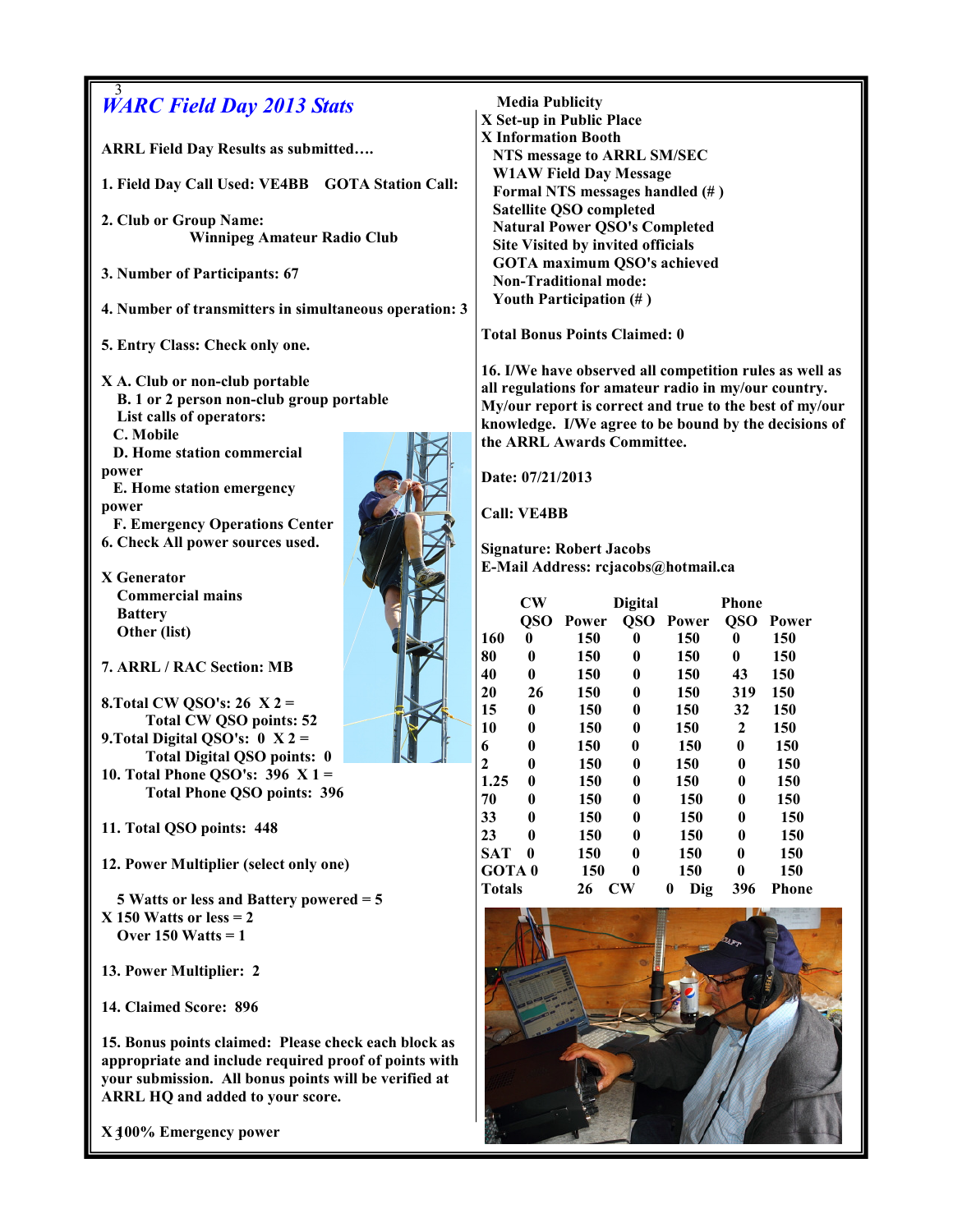#### 4 Winnipeg ARES Jeff Dovyak VE4MBQ ve4mbq@rac.ca

Twenty-three Amateurs coordinated by Craig VE4CDM provided volunteer communications for the RCAF Run SUN 26 MAY. Participants were

VE4s HQ, STS, DJS, TG, TRO, BOY, SBS, ANF, KAZ, SE, HAH, GKS, GWB, SCH, HK, MMG, CHT, BN, KEH, DLA, CDM. Jeffrey Kazuk.

ALERT-110 took place 10 JUN, that was a Telephone Fan-Out asking Winnipeg ARES members to monitor a particular frequency for approximately ninety minutes due to approaching severe weather. Jim VE4SIG gave us an interesting presentation on CHIRP at our late JUN General Meeting. Aside from our ongoing CAN-WARN Program things were operationally quiet over most of the summer. COL Gary Solar provided us with a different perspective of Sir Wm Stephenson at our AUG General Meeting, many who know of Sir William as "INTREPID" probably were not aware of his successful background as a very successful international entrepreneur. A future presentation will cover the "spy stuff".

There is a separate report on the 35th Manitoba Marathon and our eighty-three Amateur and five non-Amateur volunteers.

Thanks to AEC Norman Coull VE4EH for being oncall for Winnipeg ARES when I was away in JUL & AUG. Dick VE4HK is coordinating the ARES operation for Parkinson SuperWalk SAT 07 SEP that will involve approximately twelve ARES members & affiliates.

Planning is underway for the ARES operation for the WFPS Half Marathon SAT 19 OCT – if interested in volunteering please contact VE4MBQ – totally different course from last year.

We are welcoming several new Winnipeg ARES members:

> Patricia Haertel VE4PEH Pete Haertel VE4PH Garry Frankel VE4VD Paul Copio VE4TSY.

Our SEP General meeting is TUE 17 SEP 1900h Sir Wm Stephenson Library 765 Keewatin Street – Diane Perry VE4LDI is scheduled to give us a presentation about St John Ambulance Volunteer Operations (including radio communication).

# Manitoba Marathon Jeff Dovyak VE4MBQ ve4mbq@rac.ca

Eighty-three ( 83) Amateur operators and five non-Amateur support volunteers covered a variety of positions at the 35th Manitoba Marathon held Father's Day 16 JUN 2013.

Our volunteers were: VA4s: CAT, DON, MAC, IAM, AJG. VE4s HK, DJS, BOY, DAE, VZ, STL, EDH, JDH, MHZ, GLS, SE, SBS, LYN, PPG, CEU, JLO, JBL,

AIN, PH, PEH, MMG, UG, ANF, LIT, TSY, RIC, EIH, QB, NQ, HQ, ABY, GZ, SCH, CHT, SYM, TRO, HAY, AJO, KU, BN, UK, APJ, MWH, TTH, RST, AND, CZK, EH, HAZ, RAI, STS, ESX, ACX, FHS, CDM, JNF, NCH, GWN, YYL, JHJ, TG, LDI, MAB, EAR, QV, XYL, JAH, GWB, DWG, ALW, RDO, GMT, GKS, KLM, VB, JS, WTF and MBQ. Max Shumila, Mary Shumila, Betty Pettapiece, Gail Lamoureux, Ken Oneschuk,

Supporting organizations: Winnipeg ARES Winnipeg Amateur Radio Club Winnipeg Senior Citizens Radio Club Manitoba Repeater Society University of Manitoba Amateur Radio Society Pathfinders Amateur Radio Club South-Central ARES Manitoba ARES Mobile Emergency Communications Group.

In due course a more detailed report will be posted on both Winnipeg ARES and WARC web-sites.

#### \*\*\*\*\*\*\*\*\*\*\*\*\*\*\*

Another Photo with more Amateurs who were recognized by the Lieutenant Governor for their 20+ years of volunteer work with the Manitoba Marathon.



VE4AJO, VE4RST, VE4MBQ, VE4TRO, VE4HAY, VE4EAR, VE4HK, VE4ACX, VE4NQ and VE4HQ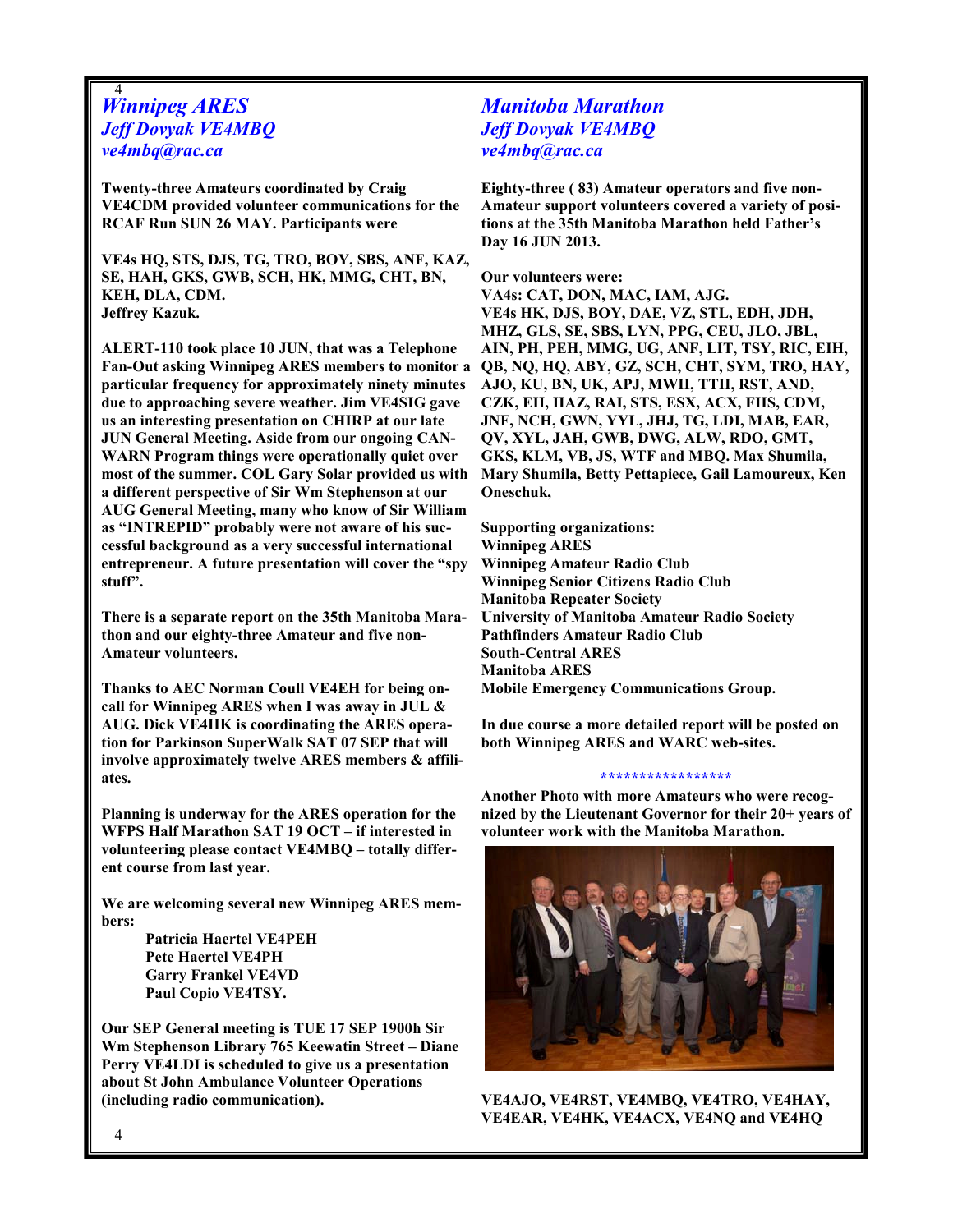#### 5 This and That By David VE4DAR

The coffee group. which had been meeting weekdays at Timmies on Waverly, has been temporarily displaced by renovations.



Their first stop was at  $A \& W$  across the street. Nope! Then they tried Robbins south on Waverly. Not quite. Today I saw them at Timmies on Route 90 near IKEA. Not big enough. I heard they'll be trying Sals on Pembina and Stafford next. Try the coffee and wafer pie; that's a treat!



# WARC's Basic Short Course 5 begins Saturday September 21 at the Seniors..

We have a full class of 18 students: 2 women, 3 teens, a teacher and a retired chap from Saskatchewan. Looks like an interesting group. I'm looking forward to teaching their first lesson. Roger and I plan to retire when the course is finished.

We thank all who contributed to the success of this new kind of ham course: the instructors, the Seniors and the support of WARC.



The Manitoba Repeater Society operates and maintains a linked repeater system across southern Manitoba, including Winnipeg.

If you are a user of any of these repeaters, we urge you to support the group by becoming a member.

# Reminder… Did you renew for 2013?

VE4MAN - Starbuck, VE4CDN - Morris, VE4PLP - Portage, VE4MRS - Bruxelles, VE4GIM - Gimli, VE4MIL - Milner Ridge VE4EMB - Hadashville, VE4FAL - Falcon Lake, VE4WPG - Winnipeg, VE4VJ - Winnipeg, VE4WRS - Autopatch & IRLP link Winnipeg

Links to repeaters in Ontario, Brandon, Selkirk and soon to be the Dauphin & area.

info@mb-repeater-society.ca http://www.mb-repeater-society.ca/ http://www.facebook.com/ManitobaRepeaterSociety

Planning a mini-conference: Winnipeg SDR and radio system design

Software-Defined Radio systems are gaining popularity due to the extensive flexibility that is available when a large part of a radio system is implemented in software.

To develop this type of experience in Winnipeg, I'd like to organize a 1 or 2-day mini-conference that will feature labs on the use of many popular platforms as well as classes on their hardware, setup, and related projects such as the design of antennas, radio networks and advanced radio circuits.

It will likely happen during September or October at Skullspace. The cost maybe \$20 which would include at least one meal.

If anyone would like to attend the mini-conference as a guest, present a class on one of the above subjects or volunteer to run a SDR lab (I can supply the hardware and basic training, I just need others to dedicate their time), please contact me.

Colin Stanners CStanners@gmail.com

Thank you.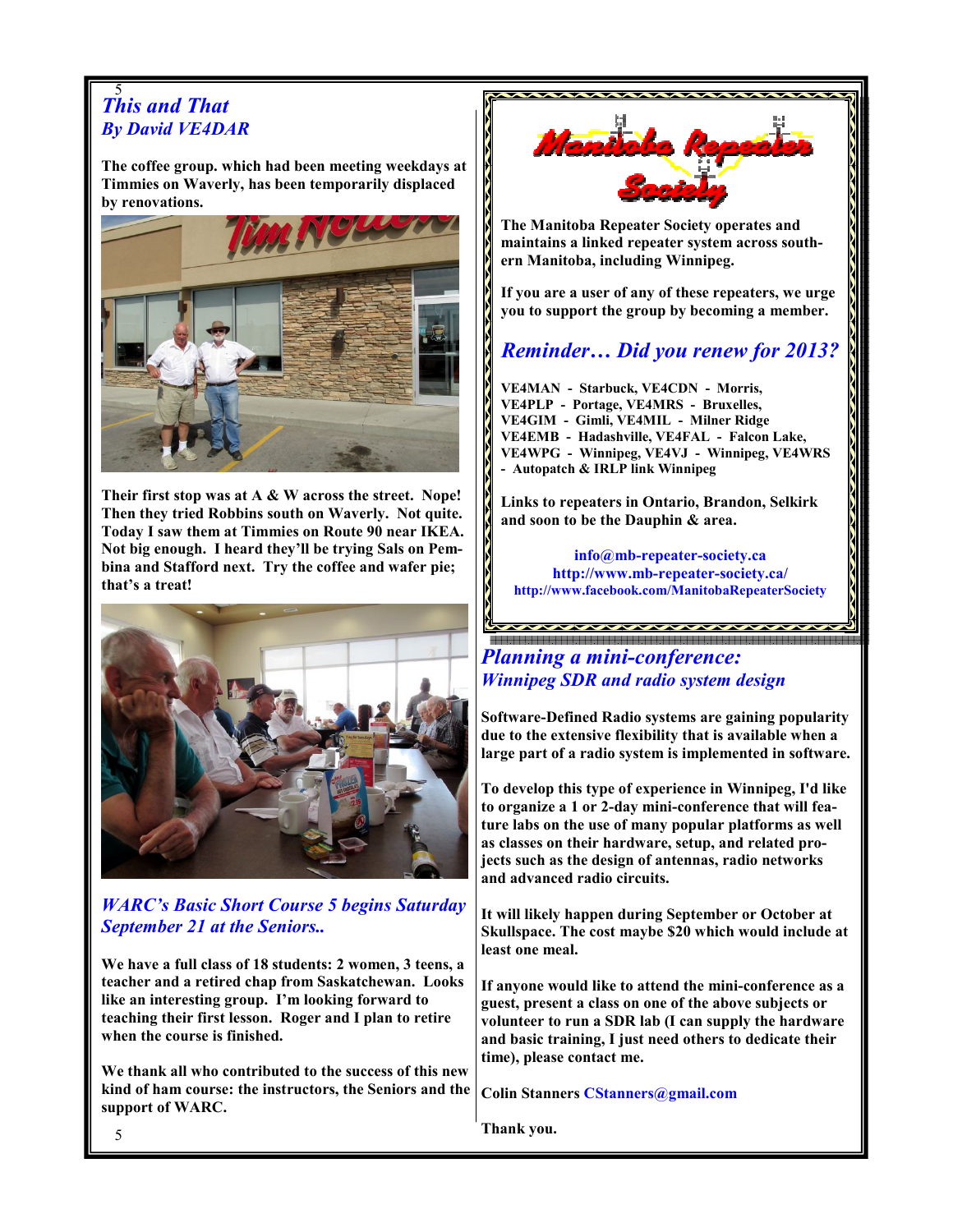

# RAC Bulletin 2013-026E - 2013 Simulated Emergency Test (SET) October 19, 2013 2013-07-18

This year's SET is now scheduled for October 19, 2013 due to a conflict with Thanksgiving on October 12. Please visit the RAC website for details.

A reminder that groups are encouraged to hold their SET on any weekend that is convenient

73,

Doug Mercer VO1DTM/VO1DM CEC Chief Field Services Officier - Radio Amateurs of/du Canada Tel: 709-364-4741 Mobile: 709-697-3319 e-mail: dougvo1dtm@gmail.com

Vernon Ikeda - VE2MBS/VE2QQ Pointe-Claire, Québec RAC Blog Editor/RAC E-News/Web News Bulletin Editor

# RAC Bulletin 2013-025E New RAC Corporate Secretary = Alvin (Al) M. Masse, VE3CWP 2013-07-22

I want to welcome Alvin Masse, VE3CWP, as RAC''s new Corporate Secretary. Al comes to us with a wealth of organizational skills, history and wisdom and will be a great benefit to RAC.

I am looking forward to working with Al. You can find out more information about Al in the short bio he provided below.

I want to thank Linda Friars, VE9GLF, for serving as Acting Corporate Secretary and also Paul Burggraaf, VO1PRB, for all his support.

6 Geoff Bawden, VE4BAW President and Chair RAC Alvin (Al) M. Masse, VE3CWP

"It is certainly an honour and a privilege to have been appointed the Corporate Secretary for Radio Amateurs of Canada.

I was first licensed on May 29, 1958, my 16th birthday, and I have been active for 55 years this past May. I enjoy all facets of the hobby, ranging from home brewing, experimenting with antennas, participating in contests, chasing DX (my present count is 326 confirmed mixed category), rag chewing and so on. I operate preferably on CW, but also enjoy QSOs on SSB, RTTY and PSK31. Just recently I got involved with DMR. I am also licensed as VX9GLC as a special endorsement for 60 metres. Lastly, I operate on all bands from 160 up to and including 440 MHz. My shack is visible on QRZ.com.

I retired two years ago from my own property management business after 18 years and prior to that I was a Bank Manager for two of our Canadian Chartered banks for 27 years. My educational background includes a Fellowship in the Institute of Canadian Bankers (FICB) and I have my degree in Business Administration which I acquired in time attending night school at various colleges and universities while working in the banking industry. Hopefully, my financial background will be of some value to RAC.

I recently joined as a member of RAC. I decided that if I was to join anything, I would be active somehow in the organization. The opportunity to become Corporate Secretary came up and having been a recording secretary for several charitable organizations to which I belong, I decided that this was a good way to learn about RAC and, hopefully, make a useful contribution to the organization.

I look forward to working with and meeting all of the members of the RAC Board and the Executive for an eyeball QSO as well as the members of the RAC administrative committees."

\*\*-----\*\*

Vernon Ikeda - VE2MBS/VE2QQ Pointe-Claire, Québec RAC Blog Editor/RAC E-News/Web News Bulletin **Editor** 

Consider Joining RAC Today https://www.rac.ca/en/rac/membership/form/

\*\*\*\*\*\*\*\*\*\*\*\*\*\*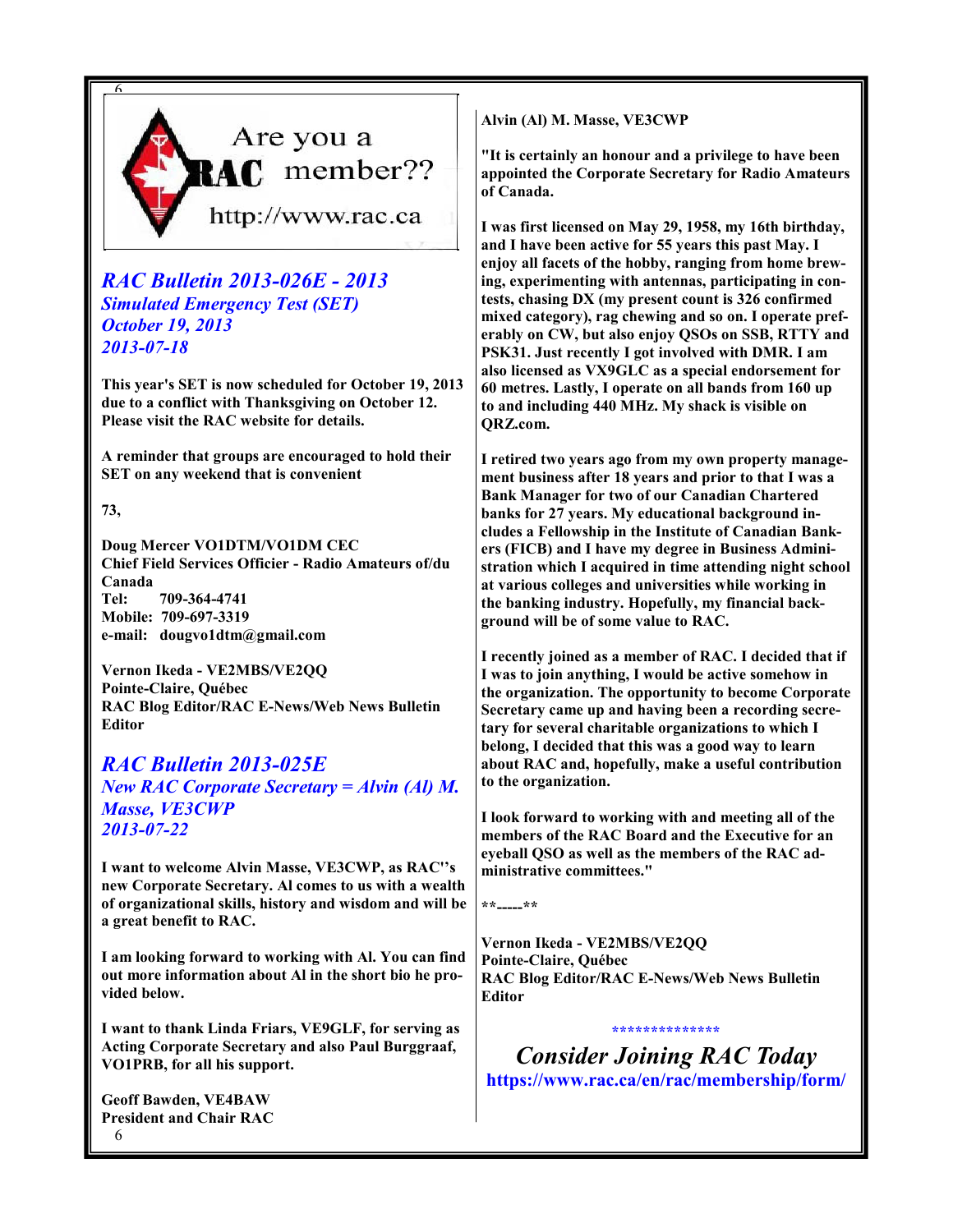| <b>Contest Calendar</b>                                    | <b>ARRL 10 GHz and Up Contest</b><br>0600 local, Sep 21               |  |  |  |  |  |  |
|------------------------------------------------------------|-----------------------------------------------------------------------|--|--|--|--|--|--|
| <b>Extracted From</b>                                      | to 2400 local, Sep 22<br><b>SARL VHF/UHF Analogue/Digital Contest</b> |  |  |  |  |  |  |
| http://www.hornucopia.com/contestcal/                      | 1000Z, Sep 21                                                         |  |  |  |  |  |  |
|                                                            | to 1000Z, Sep 22                                                      |  |  |  |  |  |  |
| <b>For September</b>                                       | <b>Scandinavian Activity Contest, CW</b><br>1200Z, Sep 21             |  |  |  |  |  |  |
|                                                            | to 1200Z, Sep 22                                                      |  |  |  |  |  |  |
| <b>QRP Fox Hunt</b><br>0100Z-0230Z, Sep 6                  | <b>SRT HF Contest SSB</b><br>1300Z, Sep 21                            |  |  |  |  |  |  |
| <b>NCCC RTTY Sprint Ladder</b><br>0130Z-0200Z, Sep 6       |                                                                       |  |  |  |  |  |  |
|                                                            | to 1300Z, Sep 22                                                      |  |  |  |  |  |  |
| PODXS 070 Club Jay Hudak Memorial 80m Sprint               | <b>South Carolina QSO Party</b><br>1400Z, Sep 21                      |  |  |  |  |  |  |
| 2000 local, Sep 6                                          | to 0300Z, Sep 22                                                      |  |  |  |  |  |  |
| to 0200 local, Sep 7                                       | <b>QRP</b> Afield<br>1500Z, Sep 21                                    |  |  |  |  |  |  |
| G3ZQS Memorial Straight Key Contest 2300Z, Sep 6           | to 0300Z, Sep 22                                                      |  |  |  |  |  |  |
| to 2300Z, Sep 8                                            | 1600Z-1800Z, Sep 21<br><b>Feld Hell Sprint</b>                        |  |  |  |  |  |  |
| <b>Russian RTTY WW Contest</b><br>0000Z-2400Z, Sep 7       | <b>Washington State Salmon Run</b><br>1600Z, Sep 21                   |  |  |  |  |  |  |
| All Asian DX Contest, Phone<br>0000Z, Sep 7                | to 0700Z, Sep 22                                                      |  |  |  |  |  |  |
| to 2400Z, Sep 8                                            | and 1600Z-2400Z, Sep 22                                               |  |  |  |  |  |  |
| Wake-Up! QRP Sprint<br>0600Z-0629Z, Sep 7                  | 1700Z-2100Z, Sep 22<br><b>BARTG Sprint 75</b>                         |  |  |  |  |  |  |
| and 0630Z-0659Z, Sep 7                                     | <b>SKCC Sprint</b><br>0000Z-0200Z, Sep 25                             |  |  |  |  |  |  |
| and 0700Z-0729Z, Sep 7                                     | <b>CWops Mini-CWT Test</b><br>1300Z-1400Z, Sep 25                     |  |  |  |  |  |  |
| and 0730Z-0800Z, Sep 7                                     | and 1900Z-2000Z, Sep 25                                               |  |  |  |  |  |  |
| <b>SKCC Weekend Sprintathon</b><br>1200Z, Sep 7            | and 0300Z-0400Z, Sep 26                                               |  |  |  |  |  |  |
| to 2400Z, Sep 8                                            | <b>NCCC RTTY Sprint Ladder</b><br>0130Z-0200Z, Sep 27                 |  |  |  |  |  |  |
| <b>IARU Region 1 Field Day, SSB</b><br>1300Z, Sep 7        | <b>CQ Worldwide DX Contest, RTTY</b><br>0000Z, Sep 28                 |  |  |  |  |  |  |
| to 1259Z, Sep 8                                            | to 2400Z, Sep 29                                                      |  |  |  |  |  |  |
| <b>AGCW Straight Key Party</b><br>1300Z-1600Z, Sep 7       | <b>ARRL EME Contest</b><br>0000Z, Sep 28                              |  |  |  |  |  |  |
| <b>RSGB SSB Field Day</b><br>1300Z, Sep 7                  | to 2359Z, Sep 29                                                      |  |  |  |  |  |  |
| to 1300Z, Sep 8                                            | AGCW VHF/UHF Contest 1400Z-1700Z, Sep 28 (144)                        |  |  |  |  |  |  |
| 1600Z-2400Z, Sep 7<br><b>Ohio State Parks on the Air</b>   | and 1700Z-1800Z, Sep 28 (432)                                         |  |  |  |  |  |  |
| <b>QCWA Fall QSO Party</b><br>1800Z, Sep 7                 | <b>Texas QSO Party</b><br>1400Z, Sep 28                               |  |  |  |  |  |  |
| to 1800Z, Sep 8                                            | to 0200Z, Sep 29                                                      |  |  |  |  |  |  |
| <b>North American Sprint, CW</b><br>0000Z-0400Z, Sep 8     | and 1400Z-2000Z, Sep 29                                               |  |  |  |  |  |  |
| <b>DARC 10-Meter Digital Contest</b><br>1100Z-1700Z, Sep 8 |                                                                       |  |  |  |  |  |  |
| <b>Swiss HTC QRP Sprint</b><br>1300Z-1900Z, Sep 8          | <b>Into October</b>                                                   |  |  |  |  |  |  |
| <b>CWops Mini-CWT Test</b><br>1300Z-1400Z, Sep 11          |                                                                       |  |  |  |  |  |  |
| and 1900Z-2000Z, Sep 11                                    | <b>German Telegraphy Contest</b><br>0700Z-0959Z, Oct 3                |  |  |  |  |  |  |
| and 0300Z-0400Z, Sep 12                                    | NRAU 10m Activity Contest 1700Z-1800Z, Oct 3 (CW)                     |  |  |  |  |  |  |
| <b>NAQCC-EU Monthly Sprint</b><br>1800Z-2000Z, Sep 11      | and 1800Z-1900Z, Oct 3 (SSB)                                          |  |  |  |  |  |  |
| FISTS Get Your Feet Wet Weekend 0000Z, Sep 13              | and 1900Z-2000Z, Oct 3 (FM)                                           |  |  |  |  |  |  |
| to 2400Z, Sep 15                                           | and 2000Z-2100Z, Oct 3 (Dig)                                          |  |  |  |  |  |  |
| <b>QRP Fox Hunt</b><br>0100Z-0230Z, Sep 13                 | <b>SARL 80m QSO Party</b><br>1700Z-2000Z, Oct 3                       |  |  |  |  |  |  |
| <b>NCCC RTTY Sprint Ladder</b><br>0130Z-0200Z, Sep 13      | <b>15-Meter SSTV Dash Contest</b><br>0000Z, Oct 5                     |  |  |  |  |  |  |
| <b>WAE DX Contest, SSB</b><br>0000Z, Sep 14                | to 2359Z, Oct 6                                                       |  |  |  |  |  |  |
| to 2359Z, Sep 15                                           | 0000Z-2400Z, Oct 5<br><b>TARA PSK Rumble Contest</b>                  |  |  |  |  |  |  |
| <b>Kulikovo Polye Contest</b><br>0000Z-2359Z, Sep 14       | <b>Oceania DX Contest, Phone</b><br>0800Z, Oct 5                      |  |  |  |  |  |  |
| FOC QSO Party<br>0000Z-2359Z, Sep 14                       | to 0800Z, Oct 6                                                       |  |  |  |  |  |  |
| <b>CIS DX QPSK63 Contest</b><br>1200Z, Sep 14              | <b>EU Autumn Sprint, SSB</b><br>1600Z-1959Z, Oct 5                    |  |  |  |  |  |  |
| to 1200Z, Sep 15                                           | <b>California QSO Party</b><br>1600Z, Oct 5                           |  |  |  |  |  |  |
| <b>Arkansas QSO Party</b><br>1400Z, Sep 14                 | to 2159Z, Oct 6                                                       |  |  |  |  |  |  |
| to 0200Z, Sep 15                                           | 0100Z-0300Z, Oct 8<br><b>ARS Spartan Sprint</b>                       |  |  |  |  |  |  |
| 1800Z, Sep 14<br><b>ARRL September VHF Contest</b>         | NAQCC Straight Key/Bug Sprint 0030Z-0230Z, Oct 9                      |  |  |  |  |  |  |
| to 0300Z, Sep 16                                           | 0-10 Int. 10-10 Day Sprint<br>0001Z-2359Z, Oct 10                     |  |  |  |  |  |  |
| 0000Z-0400Z, Sep 15<br><b>North American Sprint, SSB</b>   |                                                                       |  |  |  |  |  |  |
| <b>WAB 144 MHz QRO Phone</b><br>1000Z-1400Z, Sep 15        |                                                                       |  |  |  |  |  |  |
| Run for the Bacon QRP Contest 0100Z-0300Z, Sep 16          | <b>Good Luck In The Contest</b>                                       |  |  |  |  |  |  |
| <b>NAQCC Straight Key/Bug Sprint</b>                       | * * * * * * * * * * * * * * * * * *                                   |  |  |  |  |  |  |
| 0030Z-0230Z, Sep 19                                        |                                                                       |  |  |  |  |  |  |
| <b>NCCC RTTY Sprint Ladder</b><br>0130Z-0200Z, Sep 20      |                                                                       |  |  |  |  |  |  |
|                                                            |                                                                       |  |  |  |  |  |  |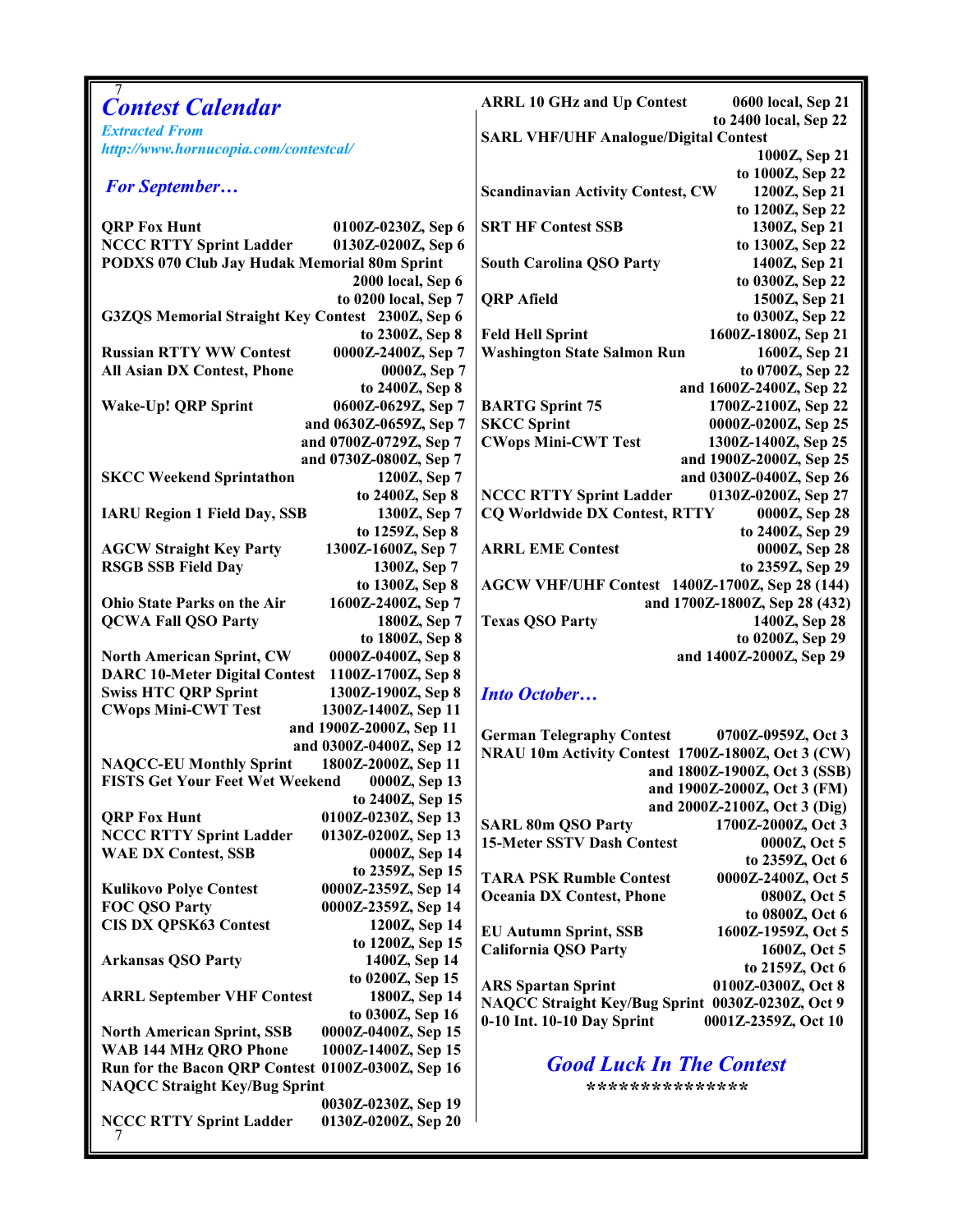

SHS is planning to establish a complete satellite/ISS communication system ready by the end of the year. This amateur radio based station will facilitate voice and video links from the ISS to schools and communities around the world.

The proposed ARISS telebridge station (callsign: VE4ISS) in Winnipeg Manitoba will be a first for Canada. Operated by a group of dedicated students, award winning teachers, and amateur radio enthusiasts in Winnipeg, it will provide ISS voice and video links, satellite data and space related information to schools in Canada and around the world promoting STEM (Science, Technology, Engineering and Mathematics) in the classroom.

ARISS stands for Amateur Radio on the International Space Station. ARISS is a volunteer program inspiring students worldwide to pursue careers in science, technology, engineering and math through amateur radio communications opportunities with the International Space Station.



'

ARISS is a joint initiative among amateur radio societies and space organizations from ISS partner countries including Canada (CSA), the United States (NASA), Russia (RFSA), Japan (JAXA), and European Member Countries (ESA).



# !" ! # \$

Phase 1 includes station assembly and operation by the end of 2013. To accomplish this goal we need your financial assistance in raising \$15,000 by September, 2013. In Phase 2 STEM curriculum for Manitoba schools will be developed, and students and educators around the world will be linked to the station.

> %- &

Your donation to the SHS ARISS Telebridge Station will make Space Science and the ISS accessible to students and educators in Manitoba and around the world.

Manitoba Aerospace Human Resource Council (MAHRC), the Radio Amateurs of Canada (RAC), the Pembina Trails School Division, the Amateur Radio on the ISS (ARISS) organization, and many private benefactors have already pledged their support for this project.

 $( %)$ 

Please make cheques payable to the:

on the memo line "

and write

 $\mathbf{I}$  $\%$  \*

181 Henlow Bay, Winnipeg, Manitoba, Canada R3Y 1M7 Phone: (204) 488-1757 Fax: (204) 488-2095 Email: jenliu@pembinatrails.ca